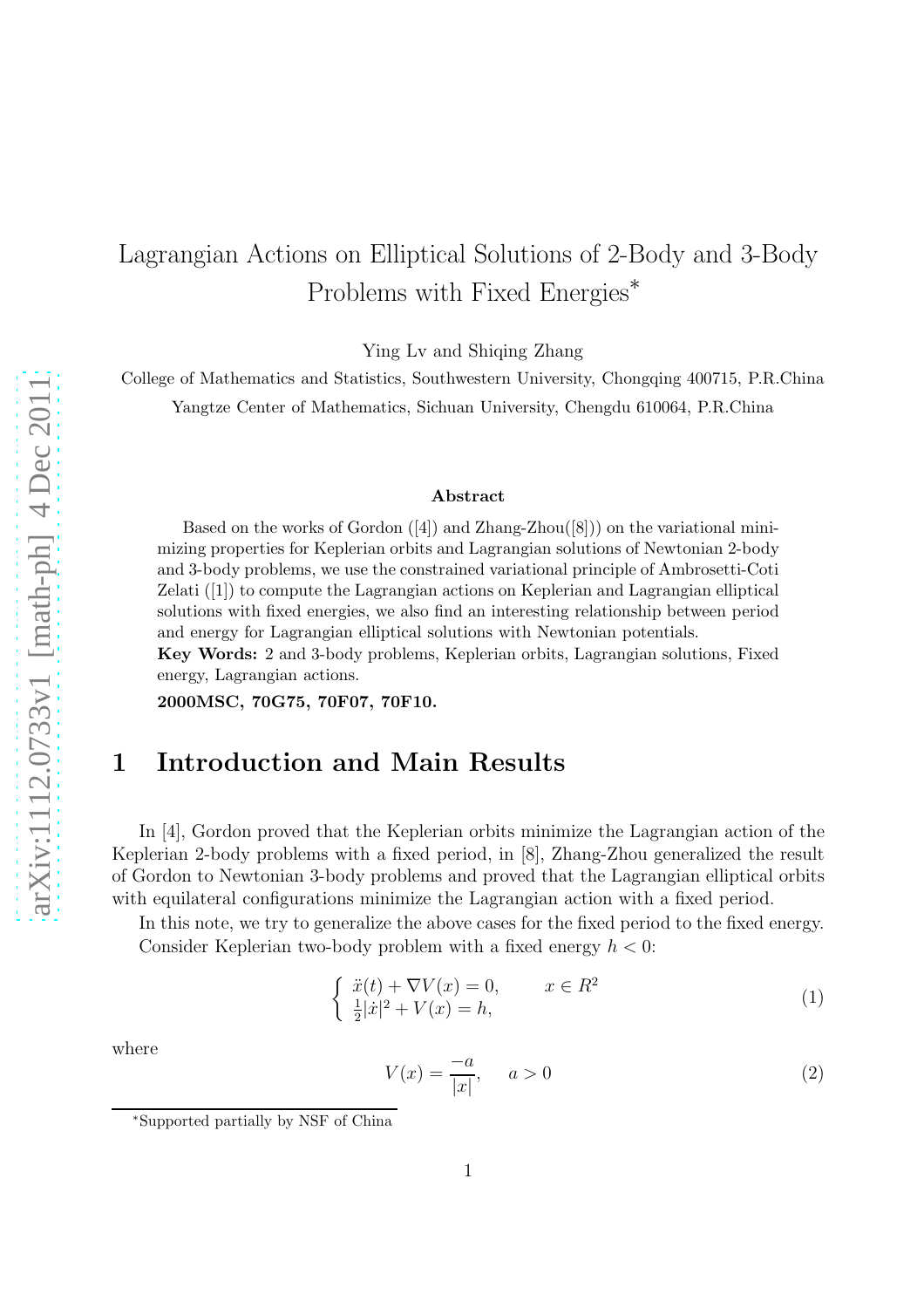Let  $W^{1,2}(R/Z, R^2)$  denote the Sobolev space with period 1 and the usual inner product and norm:

$$
\langle u, v \rangle = \int_0^1 (u \cdot v + \dot{u} \cdot \dot{v}) dt \tag{3}
$$

$$
||u|| = \langle u, u \rangle^{1/2} \tag{4}
$$

For two-body problems with a fixed energy  $h$ , Ambrozeth-CotiZelati ([1]) defined Lagrangian action:

$$
f(u) = \frac{1}{2} \int_0^1 |\dot{u}|^2 dt \cdot \int_0^1 (h - V(u)) dt
$$
 (5)

and the following constrained manifold:

$$
M_h = \left\{ u \in W^{1,2} | u(t) \neq 0 \left| \int_0^1 (\frac{1}{2} V'(u)u + V(u)) dt = h \right. \right\}
$$
 (6)

and they proved that the critical point  $\tilde{u}$  of  $f(u)$  on  $M_h$  corresponds to a noncollision T-periodical solution  $\tilde{q}(t) = \tilde{u}(t/T)$  of the system (1) after a scaling for the period T:

$$
\frac{1}{T^2} = \frac{\int_0^1 V'(\tilde{u}) \cdot \tilde{u} dt}{\int_0^1 |\dot{\tilde{u}}|^2 dt}
$$
\n
$$
= \frac{\int_0^1 (h - V(\tilde{u})) dt}{\frac{1}{2} \int_0^1 |\dot{\tilde{u}}|^2 dt}
$$
\n(7)

For N-body type problems, they also showed the similar variational principle.

For two-body problem (1), we have the following Theorem:

**Theorem 1.1** Let degu denote the winding number of the loop  $u$  respect to the origin, define

$$
\Lambda_1 = \{ u \in M_h, \text{deg} u \neq 0 \}. \tag{8}
$$

Then the global minimum of  $f(u)$  on the closure  $\overline{\Lambda_1}$  exists and equals to  $\frac{9}{16} \cdot 2^{-1/3} (\pi a)^2(-h)^{-1}$ , and the minimizer  $\tilde{u}(t)$  of  $f(u)$  on  $\overline{\Lambda_1}$  are exactly corresponding to the stright line collision solution  $\tilde{x}(t) = u(t/T)$  or Keplerian elliptical solution  $x(t) = \tilde{u}(t/T)$  under a scaling transform:

$$
T = 2\pi (-2h)^{-3/2}a\tag{9}
$$

and  $x(t)$  has energy h.

For Newtonian 3-body problems with a fixed enery  $E$ :

$$
\begin{cases}\n m_i \ddot{q}_i = \frac{-\partial V(q)}{\partial q_i}, \\
 \frac{1}{2} \sum_{i=1}^3 m_i |\dot{q}_i|^2 + V(q) = E,\n\end{cases}
$$
\n(10)

where

$$
V(q) = -\sum_{1 \le i < j \le 3} \frac{m_i m_j}{|q_i - q_j|}.\tag{11}
$$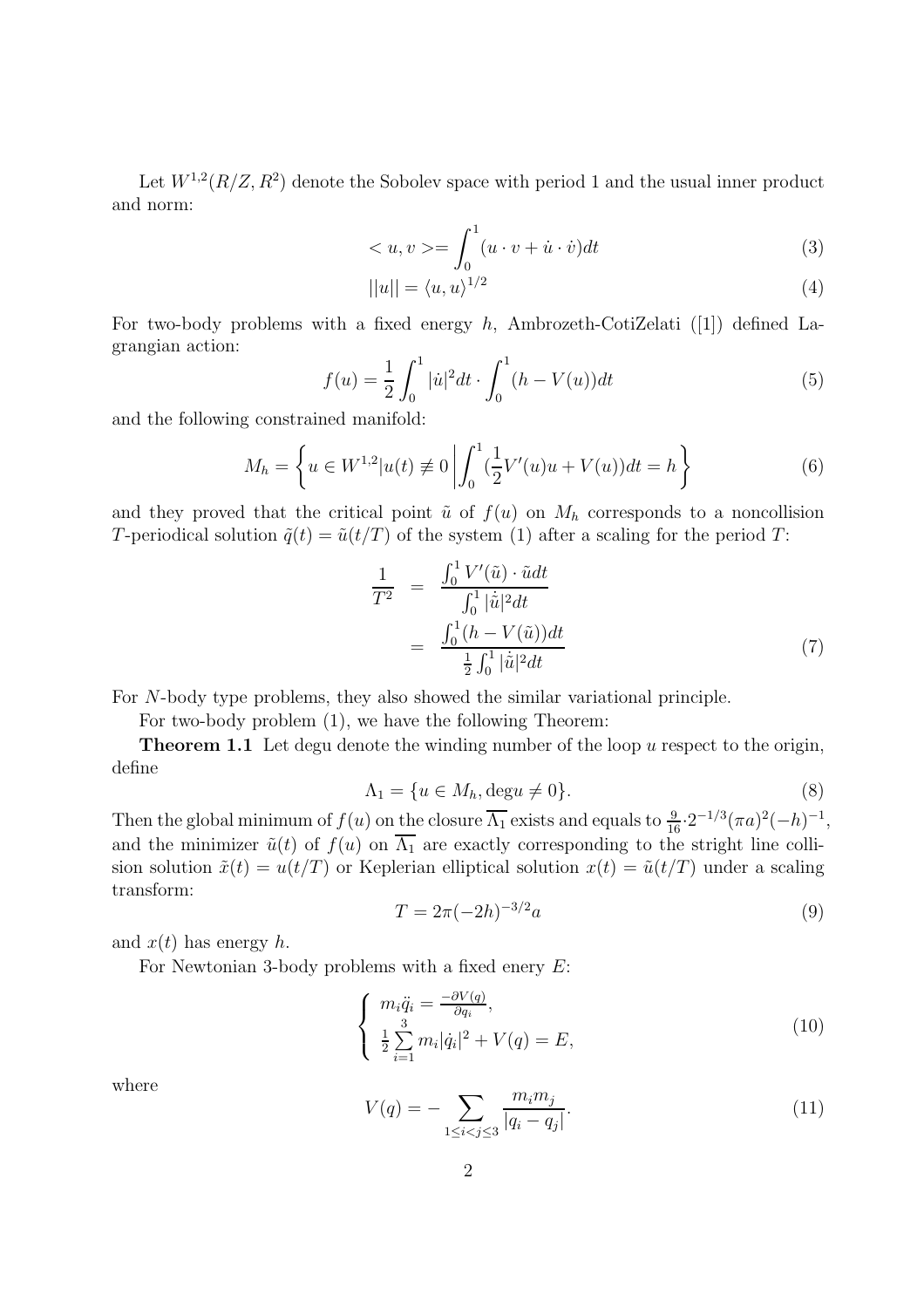We define.

$$
F(u) = \frac{1}{2} \int_0^1 \sum_{i=1}^3 m_i |\dot{u}_i|^2 dt \cdot \int_0^1 (E - V(u)) dt,
$$
\n(12)

$$
u \in \Lambda_2 = \begin{cases} u = (u_1, u_2, u_3) | u_i \in W^{1,2}, \sum_{i=1}^3 m_i u_i = 0, \\ \deg(u_i - u_j) \neq 0, \\ \int_0^1 (V(u) + \frac{1}{2} V'(u) u) dt = E \end{cases}
$$
(13)

Then we have

**Theorem 1.2** The global minimizers of  $f(u)$  on  $\Lambda_2$  are just the Lagrangian elliptical solutions and the period for the elliptical orbits is

$$
T = 2\pi \cdot \left(\frac{\sum\limits_{1 \le i < j \le 3} m_i m_j}{-2E}\right)^{3/2} \tag{14}
$$

and the Lagrangian action is

$$
2^{-13/3}(3\pi)^2 \left(\sum_{1 \le i < j \le 3} m_i m_j\right)^3 \cdot (-E)^{-1},\tag{15}
$$

### 2 The Proof of Theorem 1.1

Lemma 2.1(Newton [6]) For Keplerian elliptical orbits of two-body problem (1), the period  $T$  and energy  $h$  has the following relationship:

$$
T = 2\pi(-2h)^{-3/2}a\tag{16}
$$

**Lemma 2.2** (Gordon [4]) Let  $\bar{\Lambda}$  be the  $W^{1,2}(R/TZ, R^2)$  completion of the following loop space with period T:

$$
\Lambda = \{x(t) \in C^{\infty}(R/TZ, R^2)|x(t) \neq 0, \deg x \neq 0\}
$$
\n
$$
(17)
$$

We define the Lagrangian action:

$$
g(x) = \int_0^T \left(\frac{1}{2}|\dot{x}|^2 + \frac{a}{|x|}\right) dt
$$
 (18)

Then the minimizers of  $g(x)$  on  $\overline{\Lambda}$  are the Keplerian elliptical solutions or the straight line collision solution with one leg, and the minimum is

$$
(3\pi)\left(\frac{T}{2\pi}\right)^{1/3} \cdot a^{2/3} = \frac{3}{2}(2\pi)^{2/3}a^{2/3}T^{1/3}.\tag{19}
$$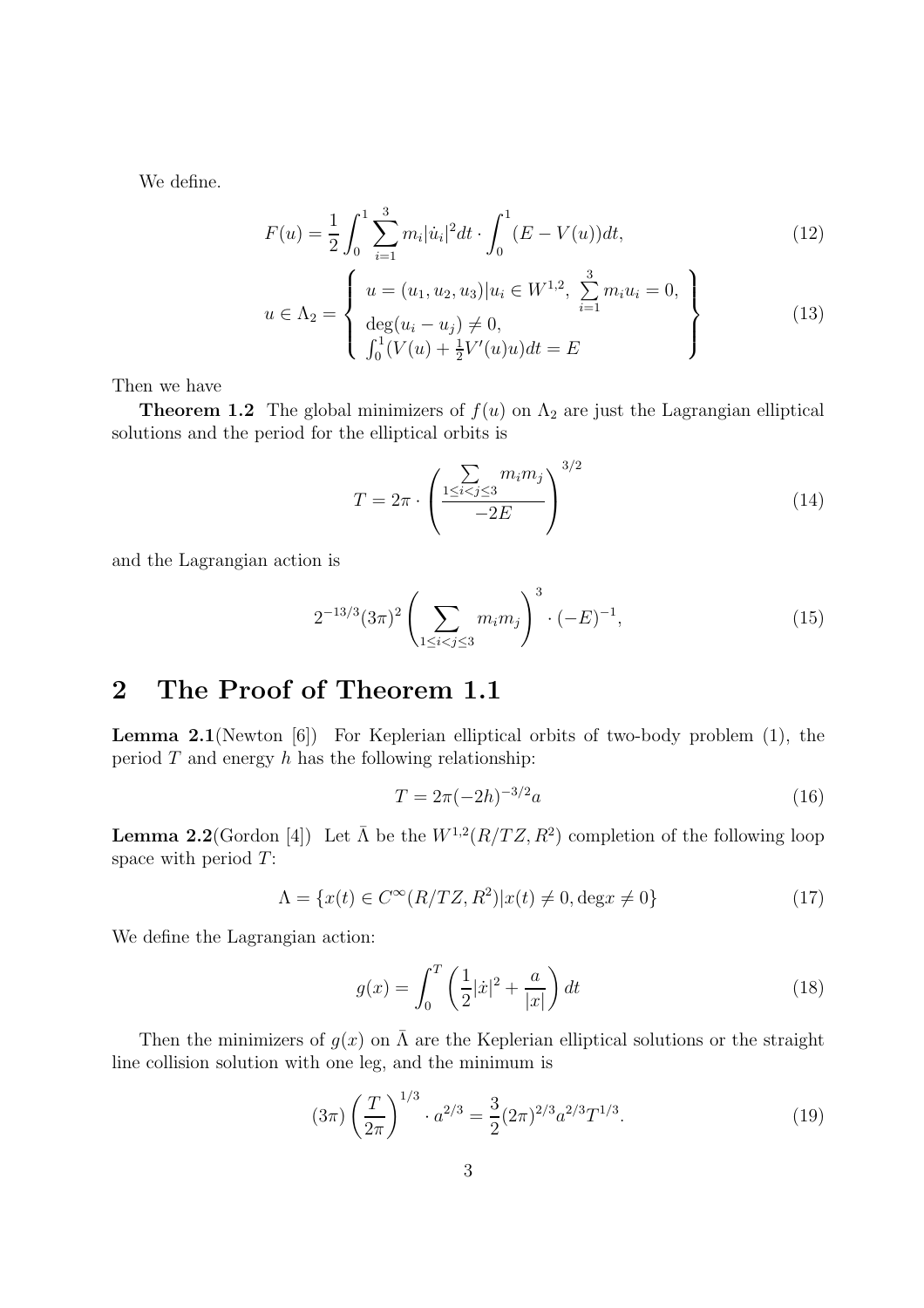**Lemma 2.3**([3]) Let  $u(t)$  be a critical point of  $f(u)$  on  $\overline{\Lambda}$  and let  $x(t) = u(t/T)$ , then

$$
[4f(u)]^{1/2} = \int_0^T \left[\frac{1}{2}|\dot{x}|^2 + \frac{1}{2}V'(x)x\right] dt
$$
  
= 
$$
\int_0^T \left[\frac{1}{2}|\dot{x}|^2 + \frac{a}{2}\frac{1}{|x|}\right] dt
$$
 (20)

Now we can prove Theorem 1.1:

By Lemmas 2.1-2.3, we have

$$
[4f(u)]^{1/2} \geq \frac{3}{2} (2\pi)^{2/3} \left(\frac{a}{2}\right)^{2/3} T^{1/3}
$$
  
= 
$$
\frac{3}{2} \pi^{2/3} a^{2/3} (2\pi)^{1/3} (-2h)^{-1/2} a^{1/3}
$$
(21)

$$
f(u) \geq \frac{9}{16} 2^{-1/3} (\pi a)^2 (-h)^{-1} \tag{22}
$$

and  $f(u)$  attains the infimum if and only if the minimizers are Keplerian elliptical orbits or the collision solution with one leg.

## 3 The Proof of Theorem 1.2

**Lemma 3.1** For a Lagrangian elliptical solution ([5])  $q = (q_1, q_2, q_3)$  with period T, the energy E for masses  $m_1, m_2, m_3$  is

$$
E = \left(-\frac{1}{2}\right) \left(\frac{T}{2\pi}\right)^{-2/3} \left(\sum_{1 \le i < j \le 3} m_i m_j\right). \tag{23}
$$

Proof. The Lagrangian solution ([5]) is

$$
q(t) = x(t)(\alpha_1, \alpha_2, \alpha_3), \qquad (24)
$$

where  $|\alpha_1 - \alpha_2| = |\alpha_2 - \alpha_3| = |\alpha_3 - \alpha_1| = 1$ ,  $x(t)$  is the Keplerian elliptical orbit satisfying

$$
\ddot{x}(t) = \frac{-ax(t)}{|x(t)|^3} \tag{25}
$$

From (24),we have

$$
q_i(t) - q_j(t) = x(t)(\alpha_i - \alpha_j),
$$
\n(26)

$$
\dot{q}_i(t) - \dot{q}_j(t) = \dot{x}(t)(\alpha_i - \alpha_j),\tag{27}
$$

$$
\frac{1}{2}|\dot{q}_i - \dot{q}_j|^2 - \frac{M}{|q_i - q_j|},
$$
\n
$$
= \frac{1}{2}|\dot{x}|^2 - \frac{M}{|x|} \triangleq h \tag{28}
$$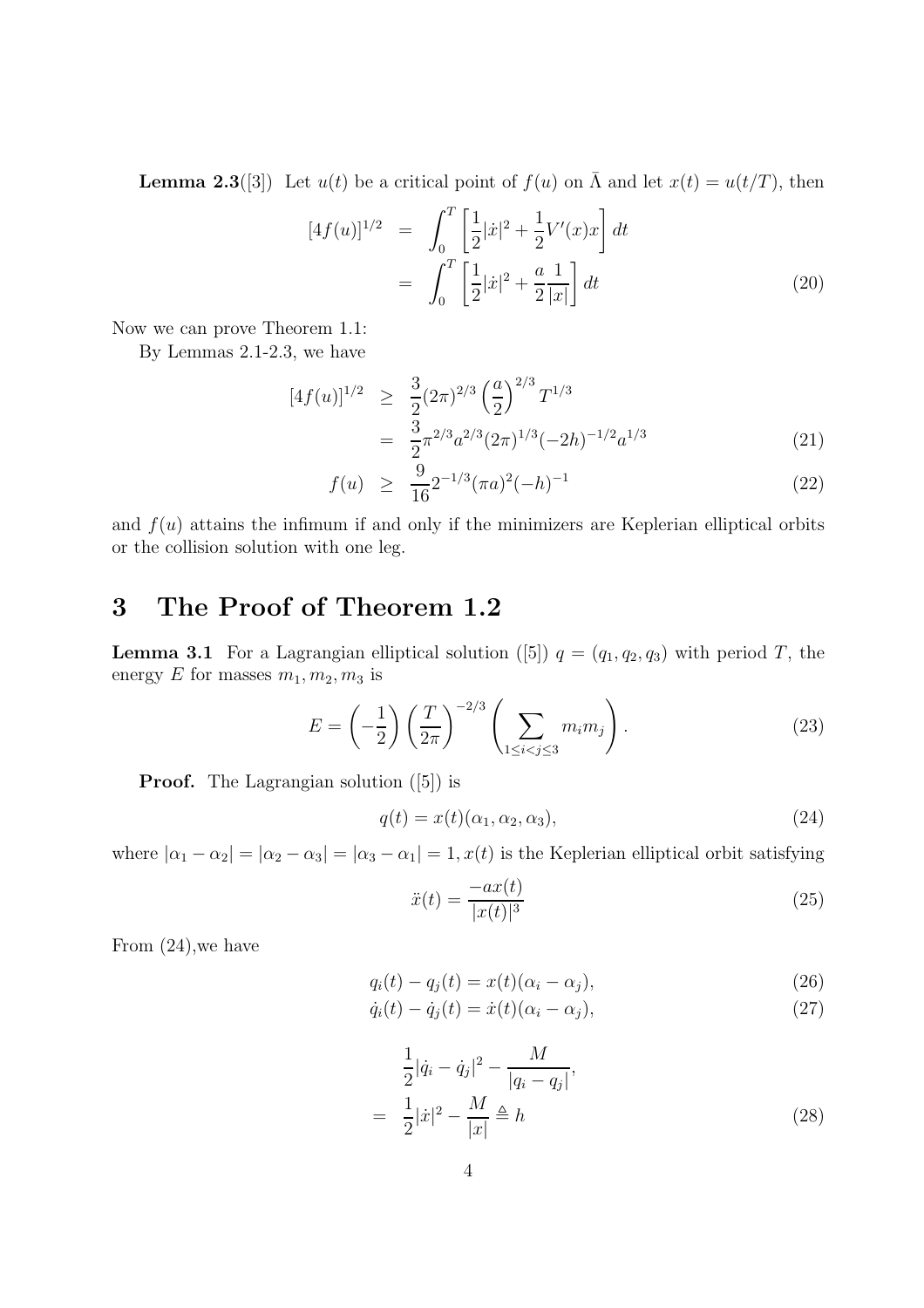where  $M = \sum$ 3  $i=1$  $m_i$ .

We notice that the energy for the Lagrangian elliptical solutions is

$$
E = \frac{1}{2} \sum m_i |\dot{q}_i|^2 - \sum_{i < j} \frac{m_i m_j}{|q_i - q_j|} \\
= \frac{1}{M} \sum_{i < j} m_i m_j \left[ \frac{|\dot{q}_i - \dot{q}_j|^2}{2} - \frac{M}{|q_i - q_j|} \right] \\
= \frac{1}{M} \sum_{i < j} m_i m_j h \tag{29}
$$

For Keplerian orbits  $(q_i - q_j)$ , we use Lemma 2.1 to get

$$
T = 2\pi (-2h)^{-3/2} \cdot M,\t\t(30)
$$

$$
\left(\frac{T}{2\pi M}\right)^{-2/3} = -2h\tag{31}
$$

Hence

$$
E = \left(\sum_{i < j} m_i m_j\right) \left(-\frac{1}{2}\right) \cdot \left(\frac{T}{2\pi M}\right)^{-2/3},\tag{32}
$$

$$
T = 2\pi \left(\frac{\sum_{i < j} m_i m_j}{-2E}\right)^{3/2} \cdot M \tag{33}
$$

**Lemma 3.2**([7]) Let  $u = (u_1, u_2, u_3)$  be a critical point of  $F(u)$  on  $\Lambda_2$ , let  $q(t) = u(t/T)$ , then

$$
E = \frac{1}{2} \sum m_i |\dot{q}_i|^2 - \sum_{i < j} \frac{m_i m_j}{|q_i - q_j|} \tag{34}
$$

$$
[4F(u)]^{1/2} = \int_0^T \left[ \frac{1}{2} \sum_{i=1}^3 m_i |\dot{q}_i|^2 + \frac{1}{2} V'(q) \cdot q \right] dt \tag{35}
$$

$$
= \int_0^T \left[ \frac{1}{2} \sum_{i=1}^3 m_i |\dot{q}_i|^2 - \frac{1}{2} V(q) \right] dt \tag{36}
$$

Similar to [8], we have

$$
\sum_{i} m_{i} |\dot{q}_{i}|^{2} = \frac{1}{M} \sum_{i < j} m_{i} m_{j} |\dot{q}_{i} - \dot{q}_{j}|^{2},\tag{37}
$$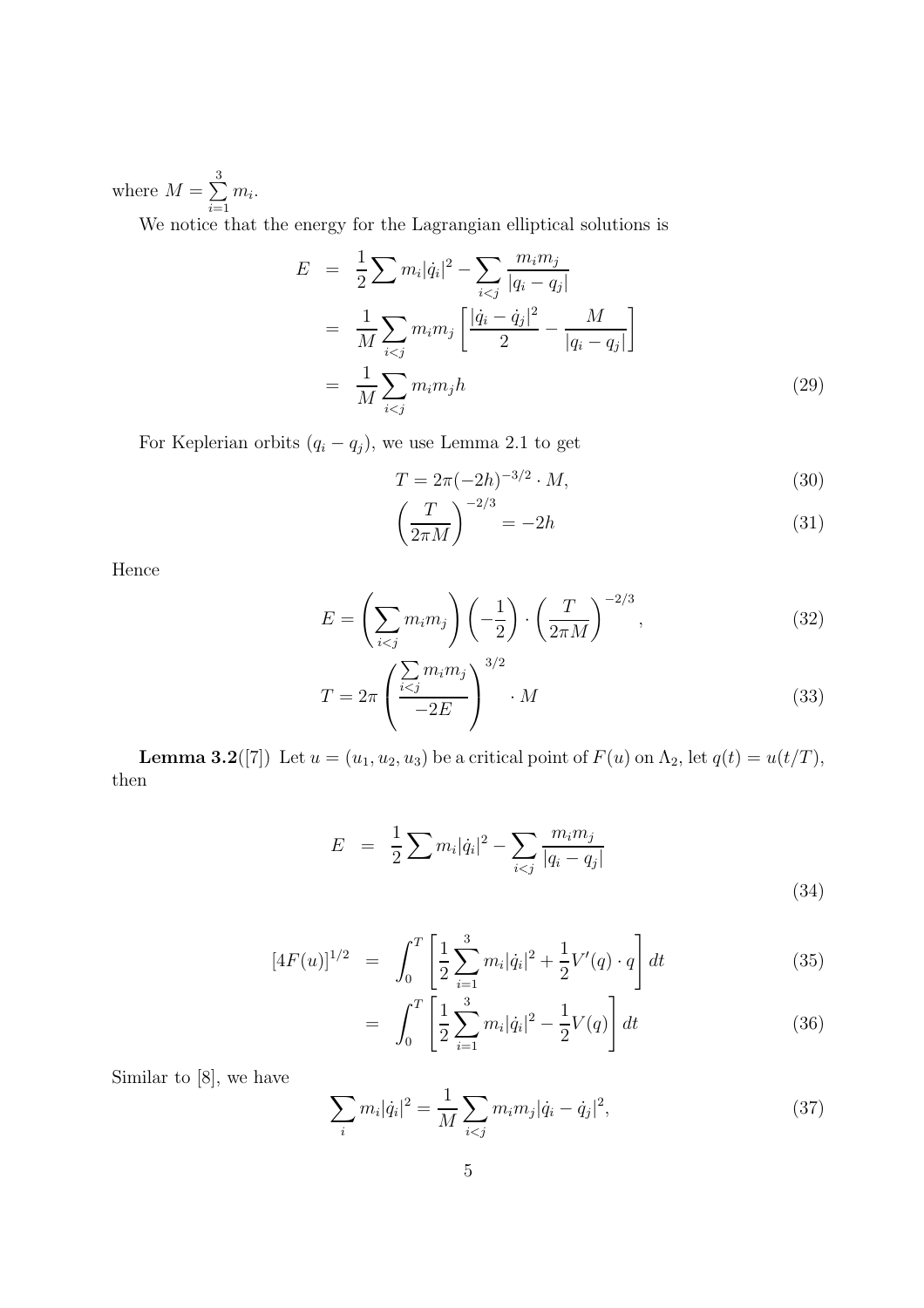Hence

$$
[4F(u)]^{1/2} = \int_0^T \frac{1}{M} \sum_{i < j} m_i m_j \left[ \frac{1}{2} |\dot{q}_i - \dot{q}_j|^2 + \frac{M}{2} \frac{1}{|q_i - q_j|} \right] \tag{38}
$$

By Gordon's Lemma 2.2,

$$
[4F(u)]^{1/2} \ge \frac{1}{M} \left( \sum_{i < j} m_i m_j \right) \cdot \left[ \frac{3}{2} (2\pi)^{2/3} \left( \frac{M}{2} \right)^{2/3} T^{1/3} \right] \tag{39}
$$

and  $[4F(u)]^{1/2}$  attains the infimum if and only if for  $1 \leq i \neq j \leq 3$ ,

$$
\int_0^T \left[ \frac{1}{2} |\dot{q}_i - \dot{q}_j|^2 + \frac{M}{2} \frac{1}{|q_i - q_j|} \right] dt = \frac{3}{2} (2\pi)^{2/3} \left( \frac{M}{2} \right)^{2/3} T^{1/3}
$$
(40)

Then similar to the proof in Zhang-Zhou [8],the equations (39) hold if and only if  $q = (q_1, q_2, q_3)$  is a Lagrangian elliptical solution, so we know the minimizers of  $[4F(u)]^{1/2}$ correspond to Lagrangian elliptical solutions after a scaling.

By Lemma 3.1, we have

$$
[4F(u)]^{1/2} \geq \frac{3}{2}(2\pi)^{2/3} \left(\frac{1}{2}\right)^{2/3} M^{-1/3} \left(\sum_{i < j} m_i m_j\right) \cdot (2\pi)^{1/3} \cdot \left(\frac{\sum_{i < j} m_i m_j}{-2E}\right)^{1/2} \cdot M^{1/3}
$$
\n
$$
\frac{3}{2} \cdot 2 \cdot \sqrt{\frac{1}{2} \cdot \frac{1}{2} \cdot \left(\sum_{i < j} \frac{1}{2} \cdot \frac{1}{2} \cdot \left(\sum_{i < j} \frac{1}{2} \cdot \frac{1}{2} \cdot \frac{1}{2} \cdot \left(\sum_{i < j} \frac{1}{2} \cdot \frac{1}{2} \cdot \frac{1}{2} \cdot \frac{1}{2} \cdot \frac{1}{2} \cdot \frac{1}{2} \cdot \frac{1}{2} \cdot \frac{1}{2} \cdot \frac{1}{2} \cdot \frac{1}{2} \cdot \frac{1}{2} \cdot \frac{1}{2} \cdot \frac{1}{2} \cdot \frac{1}{2} \cdot \frac{1}{2} \cdot \frac{1}{2} \cdot \frac{1}{2} \cdot \frac{1}{2} \cdot \frac{1}{2} \cdot \frac{1}{2} \cdot \frac{1}{2} \cdot \frac{1}{2} \cdot \frac{1}{2} \cdot \frac{1}{2} \cdot \frac{1}{2} \cdot \frac{1}{2} \cdot \frac{1}{2} \cdot \frac{1}{2} \cdot \frac{1}{2} \cdot \frac{1}{2} \cdot \frac{1}{2} \cdot \frac{1}{2} \cdot \frac{1}{2} \cdot \frac{1}{2} \cdot \frac{1}{2} \cdot \frac{1}{2} \cdot \frac{1}{2} \cdot \frac{1}{2} \cdot \frac{1}{2} \cdot \frac{1}{2} \cdot \frac{1}{2} \cdot \frac{1}{2} \cdot \frac{1}{2} \cdot \frac{1}{2} \cdot \frac{1}{2} \cdot \frac{1}{2} \cdot \frac{1}{2} \cdot \frac{1}{2} \cdot \frac{1}{2} \cdot \frac{1}{2} \cdot \frac{1}{2} \cdot \frac{1}{2} \cdot \frac{1}{2} \cdot \frac{1}{2} \cdot \frac{1}{2} \cdot \frac{1}{2} \cdot \frac{1}{2} \cdot \frac{1}{2}
$$

$$
= \frac{3}{2}(2\pi)(\frac{1}{2})(\frac{1}{2})^{\frac{1}{6}} \cdot \left(\sum m_i m_j\right)^{3/2} \cdot (-E)^{-1/2} \tag{41}
$$

$$
F(u) \geq 2^{-\frac{13}{3}} \cdot (3\pi)^2 \cdot \left(\sum_{i < j} m_i m_j\right)^3 \cdot (-E)^{-1} \tag{42}
$$

From the above proof ,we know that  $F(u)$  attain the infimum on  $\Lambda_2$  if and only if the minimizers correspond Lagrangian elliptical solutions after a scaling and the Lagrangian action on Lagrangian elliptical solutions has the value in (15).